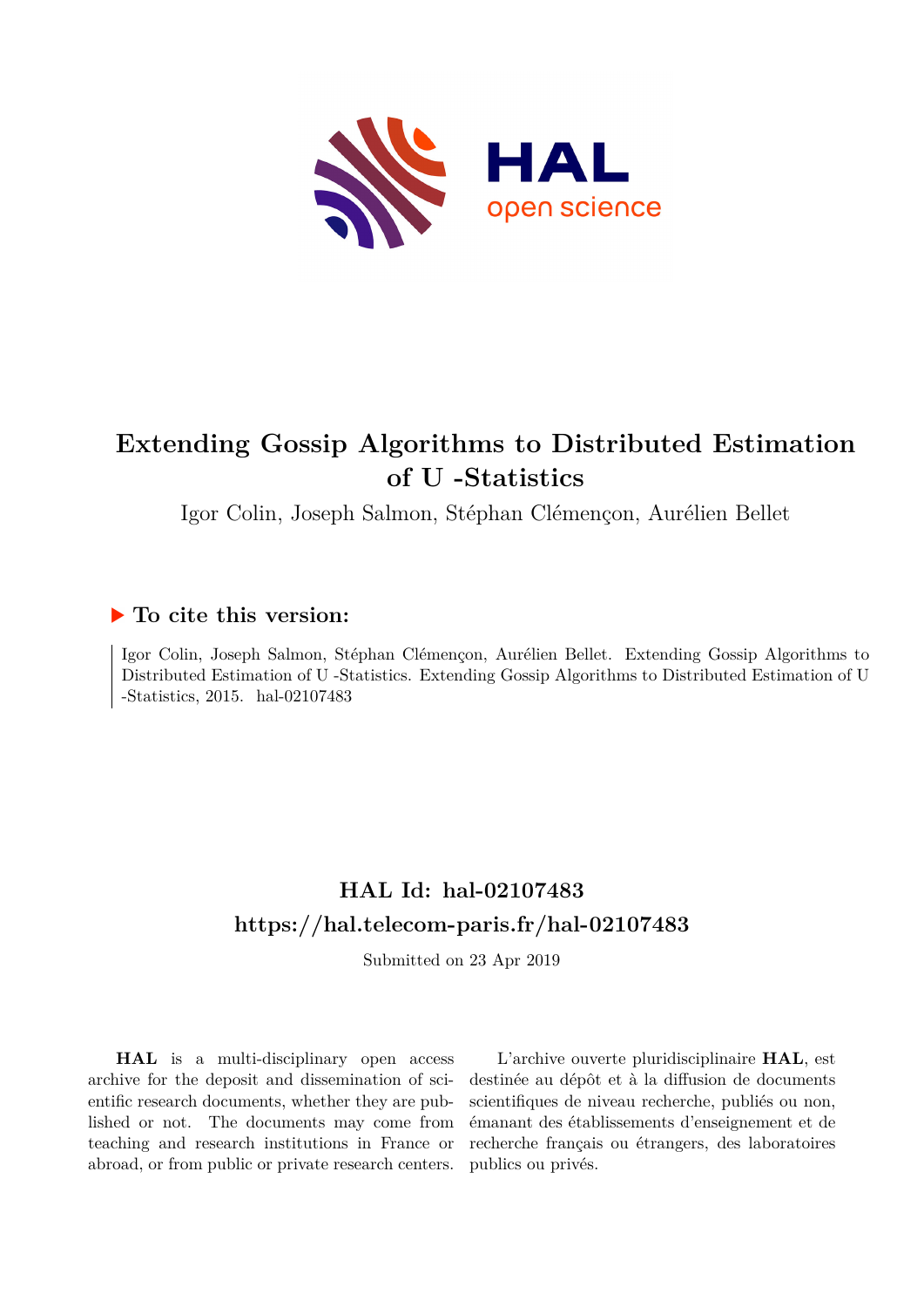## Extending Gossip Algorithms to Distributed Estimation of U-Statistics

Igor Colin, Joseph Salmon, Stéphan Clémençon LTCI, CNRS, Télécom ParisTech Universite Paris-Saclay ´ 75013 Paris, France first.last@telecom-paristech.fr

Aurélien Bellet Magnet Team INRIA Lille - Nord Europe 59650 Villeneuve d'Ascq, France aurelien.bellet@inria.fr

## Abstract

Efficient and robust algorithms for decentralized estimation in networks are essential to many distributed systems. Whereas distributed estimation of sample mean statistics has been the subject of a good deal of attention, computation of Ustatistics, relying on more expensive averaging over pairs of observations, is a less investigated area. Yet, such data functionals are essential to describe global properties of a statistical population, with important examples including Area Under the Curve, empirical variance, Gini mean difference and within-cluster point scatter. This paper proposes new synchronous and asynchronous randomized gossip algorithms which simultaneously propagate data across the network and maintain local estimates of the U-statistic of interest. We establish convergence rate bounds of  $O(1/t)$  and  $O(\log t/t)$  for the synchronous and asynchronous cases respectively, where  $t$  is the number of iterations, with explicit data and network dependent terms. Beyond favorable comparisons in terms of rate analysis, numerical experiments provide empirical evidence the proposed algorithms surpasses the previously introduced approach.

## 1 Introduction

Decentralized computation and estimation have many applications in sensor and peer-to-peer networks as well as for extracting knowledge from massive information graphs such as interlinked Web documents and on-line social media. Algorithms running on such networks must often operate under tight constraints: the nodes forming the network cannot rely on a centralized entity for communication and synchronization, without being aware of the global network topology and/or have limited resources (computational power, memory, energy). Gossip algorithms [19, 18, 5], where each node exchanges information with at most one of its neighbors at a time, have emerged as a simple yet powerful technique for distributed computation in such settings. Given a data observation on each node, gossip algorithms can be used to compute averages or sums of functions of the data that are *separable across observations* (see for example [10, 2, 15, 11, 9] and references therein). Unfortunately, these algorithms cannot be used to efficiently compute quantities that take the form of an average over *pairs of observations*, also known as U-statistics [12]. Among classical U-statistics used in machine learning and data mining, one can mention, among others: the sample variance, the Area Under the Curve (AUC) of a classifier on distributed data, the Gini mean difference, the Kendall tau rank correlation coefficient, the within-cluster point scatter and several statistical hypothesis test statistics such as Wilcoxon Mann-Whitney [14].

In this paper, we propose randomized synchronous and asynchronous gossip algorithms to efficiently compute a U-statistic, in which each node maintains a local estimate of the quantity of interest throughout the execution of the algorithm. Our methods rely on two types of iterative information exchange in the network: propagation of local observations across the network, and averaging of lo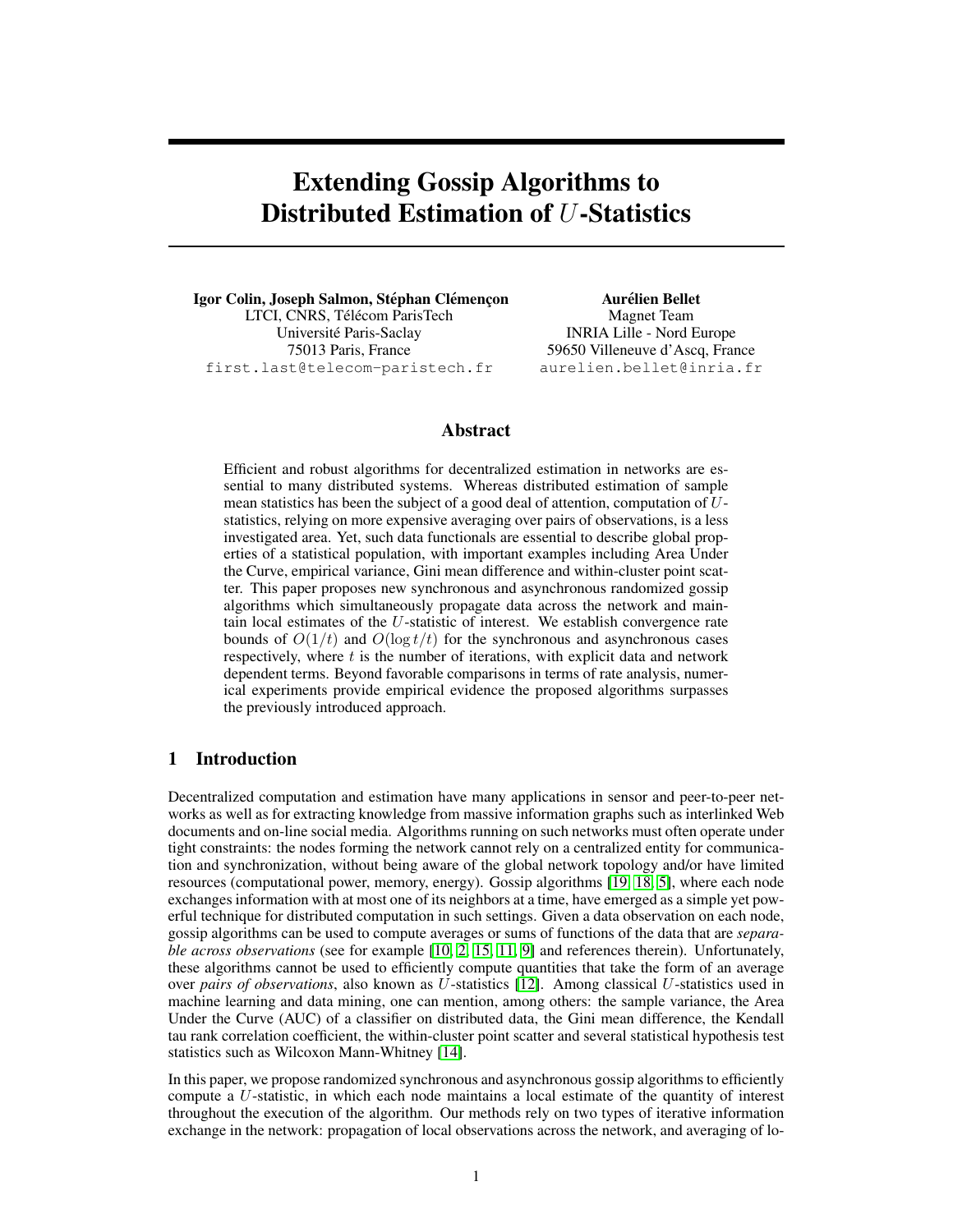cal estimates. We show that the local estimates generated by our approach converge in expectation to the value of the U-statistic at rates of  $O(1/t)$  and  $O(\log t/t)$  for the synchronous and asynchronous versions respectively, where t is the number of iterations. These convergence bounds feature datadependent terms that reflect the hardness of the estimation problem, and network-dependent terms related to the spectral gap of the network graph [3], showing that our algorithms are faster on wellconnected networks. The proofs rely on an original reformulation of the problem using "phantom nodes", *i.e.,* on additional nodes that account for data propagation in the network. Our results largely improve upon those presented in [17]: in particular, we achieve faster convergence together with lower memory and communication costs. Experiments conducted on AUC and within-cluster point scatter estimation using real data confirm the superiority of our approach.

The rest of this paper is organized as follows. Section 2 introduces the problem of interest as well as relevant notation. Section 3 provides a brief review of the related work in gossip algorithms. We then describe our approach along with the convergence analysis in Section 4, both in the synchronous and asynchronous settings. Section 5 presents our numerical results.

## 2 Background

#### 2.1 Definitions and Notations

For any integer  $p > 0$ , we denote by  $[p]$  the set  $\{1, \ldots, p\}$  and by  $|F|$  the cardinality of any finite set F. We represent a network of size  $n > 0$  as an undirected graph  $G = (V, E)$ , where  $V = [n]$  is the set of vertices and  $E \subseteq V \times V$  the set of edges. We denote by  $A(G)$  the adjacency matrix related to the graph G, that is for all  $(i, j) \in V^2$ ,  $[A(G)]_{ij} = 1$  if and only if  $(i, j) \in E$ . For any node  $i \in V$ , we denote its degree by  $d_i = |\{j : (i, j) \in E\}|$ . We denote by  $L(G)$  the graph Laplacian of G, defined by  $L(G) = D(G) - A(G)$  where  $D(G) = diag(d_1, \ldots, d_n)$  is the matrix of degrees. A graph  $G = (V, E)$  is said to be connected if for all  $(i, j) \in V^2$  there exists a path connecting i and j; it is bipartite if there exist  $S, T \subset V$  such that  $S \cup T = V$ ,  $S \cap T = \emptyset$  and  $E \subseteq (S \times T) \cup (T \times S)$ .

A matrix  $M \in \mathbb{R}^{n \times n}$  is nonnegative (resp. positive) if and only if for all  $(i, j) \in [n]^2$ ,  $[M]_{ij} \ge 0$ , (resp.  $[M]_{ij} > 0$ ). We write  $M \geq 0$  (resp.  $M > 0$ ) when this holds. The transpose of M is denoted by  $M^{\top}$ . A matrix  $P \in \mathbb{R}^{n \times n}$  is stochastic if and only if  $P \ge 0$  and  $P\mathbf{1}_n = \mathbf{1}_n$ , where  $\mathbf{1}_n = (1, \ldots, 1)^\top \in \mathbb{R}^n$ . The matrix  $P \in \mathbb{R}^{n \times n}$  is bi-stochastic if and only if P and  $P^\top$  are stochastic. We denote by  $I_n$  the identity matrix in  $\mathbb{R}^{n \times n}$ ,  $(e_1, \ldots, e_n)$  the standard basis in  $\mathbb{R}^n$ ,  $\mathbb{I}_{\{\mathcal{E}\}}$ the indicator function of an event  $\mathcal E$  and  $\|\cdot\|$  the usual  $\ell_2$  norm.

#### 2.2 Problem Statement

Let X be an input space and  $(X_1, \ldots, X_n) \in \mathcal{X}^n$  a sample of  $n \geq 2$  points in that space. We assume  $\mathcal{X} \subseteq \mathbb{R}^d$  for some  $d > 0$  throughout the paper, but our results straightforwardly extend to the more general setting. We denote as  $\mathbf{X} = (X_1, \dots, X_n)^\top$  the design matrix. Let  $\check{H}: \mathcal{X} \times \mathcal{X} \to \mathbb{R}$  be a measurable function, symmetric in its two arguments and with  $H(X, X) = 0, \forall X \in \mathcal{X}$ . We consider the problem of estimating the following quantity, known as a degree two U-statistic  $[12]$ :<sup>1</sup>

$$
\hat{U}_n(H) = \frac{1}{n^2} \sum_{i,j=1}^n H(X_i, X_j).
$$
\n(1)

In this paper, we illustrate the interest of U-statistics on two applications, among many others. The first one is the within-cluster point scatter [4], which measures the clustering quality of a partition P of X as the average distance between points in each cell  $C \in \mathcal{P}$ . It is of the form (1) with

$$
H_{\mathcal{P}}(X, X') = \|X - X'\| \cdot \sum_{\mathcal{C} \in \mathcal{P}} \mathbb{I}_{\{(X, X') \in \mathcal{C}^2\}}.
$$
 (2)

We also study the AUC measure [8]. For a given sample  $(X_1, \ell_1), \ldots, (X_n, \ell_n)$  on  $\mathcal{X} \times \{-1, +1\}$ , the AUC measure of a linear classifier  $\theta \in \mathbb{R}^{d-1}$  is given by:

$$
AUC(\theta) = \frac{\sum_{1 \le i,j \le n} (1 - \ell_i \ell_j) \mathbb{I}_{\{\ell_i(\theta^{\top} X_i) > -\ell_j(\theta^{\top} X_j)\}}}{4 \left( \sum_{1 \le i \le n} \mathbb{I}_{\{\ell_i = 1\}} \right) \left( \sum_{1 \le i \le n} \mathbb{I}_{\{\ell_i = -1\}} \right)}.
$$
\n
$$
(3)
$$

<sup>&</sup>lt;sup>1</sup>We point out that the usual definition of U-statistic differs slightly from (1) by a factor of  $n/(n-1)$ .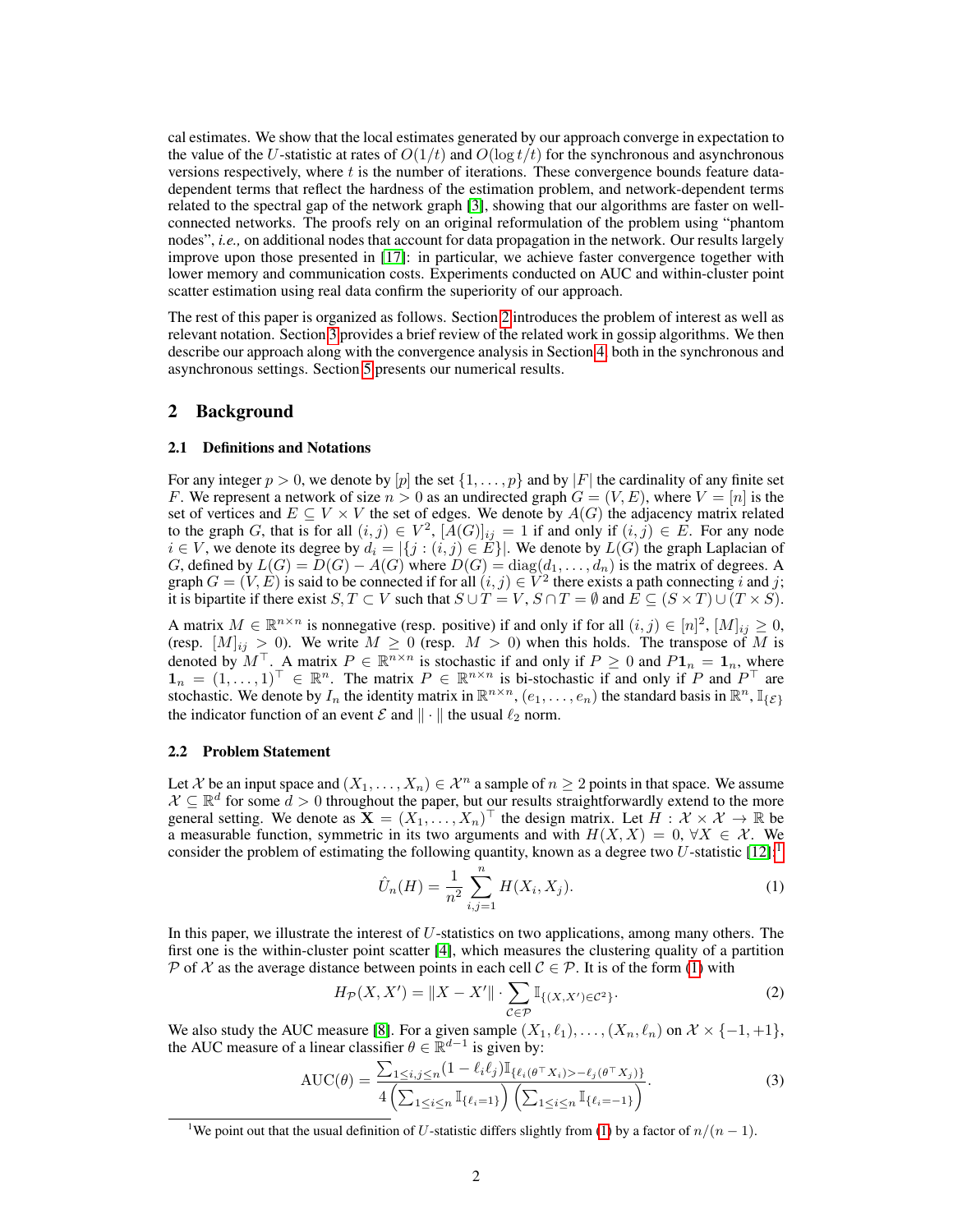Algorithm 1 GoSta-sync: a synchronous gossip algorithm for computing a  $U$ -statistic

**Require:** Each node k holds observation  $X_k$ 

1: Each node k initializes its auxiliary observation  $Y_k = X_k$  and its estimate  $Z_k = 0$ 

2: for  $t = 1, 2, ...$  do 3: **for**  $p = 1, ..., n$  **do** 4: Set  $Z_p \leftarrow \frac{i-1}{t} Z_p + \frac{1}{t} H(X_p, Y_p)$ 5: end for 6: Draw  $(i, j)$  uniformly at random from E<br>7: Set  $Z_i, Z_i \leftarrow \frac{1}{2}(Z_i + Z_i)$ 7: Set  $Z_i, Z_j \leftarrow \frac{1}{2}(Z_i + Z_j)$ 8: Swap auxiliary observations of nodes i and j:  $Y_i \leftrightarrow Y_j$ 9: end for

This score is the probability for a classifier to rank a positive observation higher than a negative one.

We focus here on the *decentralized setting*, where the data sample is partitioned across a set of nodes in a network. For simplicity, we assume  $V = [n]$  and each node  $i \in V$  only has access to a single data observation  $X_i$ .<sup>2</sup> We are interested in estimating (1) efficiently using a gossip algorithm.

### 3 Related Work

Gossip algorithms have been extensively studied in the context of decentralized averaging in networks, where the goal is to compute the average of n real numbers ( $\mathcal{X} = \mathbb{R}$ ):

$$
\bar{X}_n = \frac{1}{n} \sum_{i=1}^n X_i = \frac{1}{n} \mathbf{X}^\top \mathbf{1}_n.
$$
 (4)

One of the earliest work on this canonical problem is due to [19], but more efficient algorithms have recently been proposed, see for instance [10, 2]. Of particular interest to us is the work of [2], which introduces a randomized gossip algorithm for computing the empirical mean (4) in a context where nodes wake up asynchronously and simply average their local estimate with that of a randomly chosen neighbor. The communication probabilities are given by a stochastic matrix  $P$ , where  $p_{ij}$ is the probability that a node i selects neighbor j at a given iteration. As long as the network graph is connected and non-bipartite, the local estimates converge to (4) at a rate  $O(e^{-ct})$  where the constant  $c$  can be tied to the spectral gap of the network graph [3], showing faster convergence for well-connected networks.<sup>3</sup> Such algorithms can be extended to compute other functions such as maxima and minima, or sums of the form  $\sum_{i=1}^{n} f(X_i)$  for some function  $f : \mathcal{X} \to \mathbb{R}$  (as done for instance in [15]). Some work has also gone into developing faster gossip algorithms for poorly connected networks, assuming that nodes know their (partial) geographic location [6, 13]. For a detailed account of the literature on gossip algorithms, we refer the reader to [18, 5].

However, existing gossip algorithms cannot be used to efficiently compute (1) as it depends on *pairs* of observations. To the best of our knowledge, this problem has only been investigated in [17]. Their algorithm, coined U2-gossip, achieves  $O(1/t)$  convergence rate but has several drawbacks. First, each node must store two auxiliary observations, and two pairs of nodes must exchange an observation at each iteration. For high-dimensional problems (large  $d$ ), this leads to a significant memory and communication load. Second, the algorithm is not asynchronous as every node must update its estimate at each iteration. Consequently, nodes must have access to a global clock, which is often unrealistic in practice. In the next section, we introduce new synchronous and asynchronous algorithms with faster convergence as well as smaller memory and communication cost per iteration.

#### 4 GoSta Algorithms

In this section, we introduce gossip algorithms for computing (1). Our approach is based on the observation that  $\hat{U}_n(H) = 1/n \sum_{i=1}^n \overline{h}_i$ , with  $\overline{h}_i = 1/n \sum_{j=1}^n H(X_i, X_j)$ , and we write  $\overline{\mathbf{h}} =$  $(\overline{h}_1,\ldots,\overline{h}_n)^\top$ . The goal is thus similar to the usual distributed averaging problem (4), with the

<sup>&</sup>lt;sup>2</sup>Our results generalize to the case where each node holds a subset of the observations (see Section 4).

 $3$ For the sake of completeness, we provide an analysis of this algorithm in the supplementary material.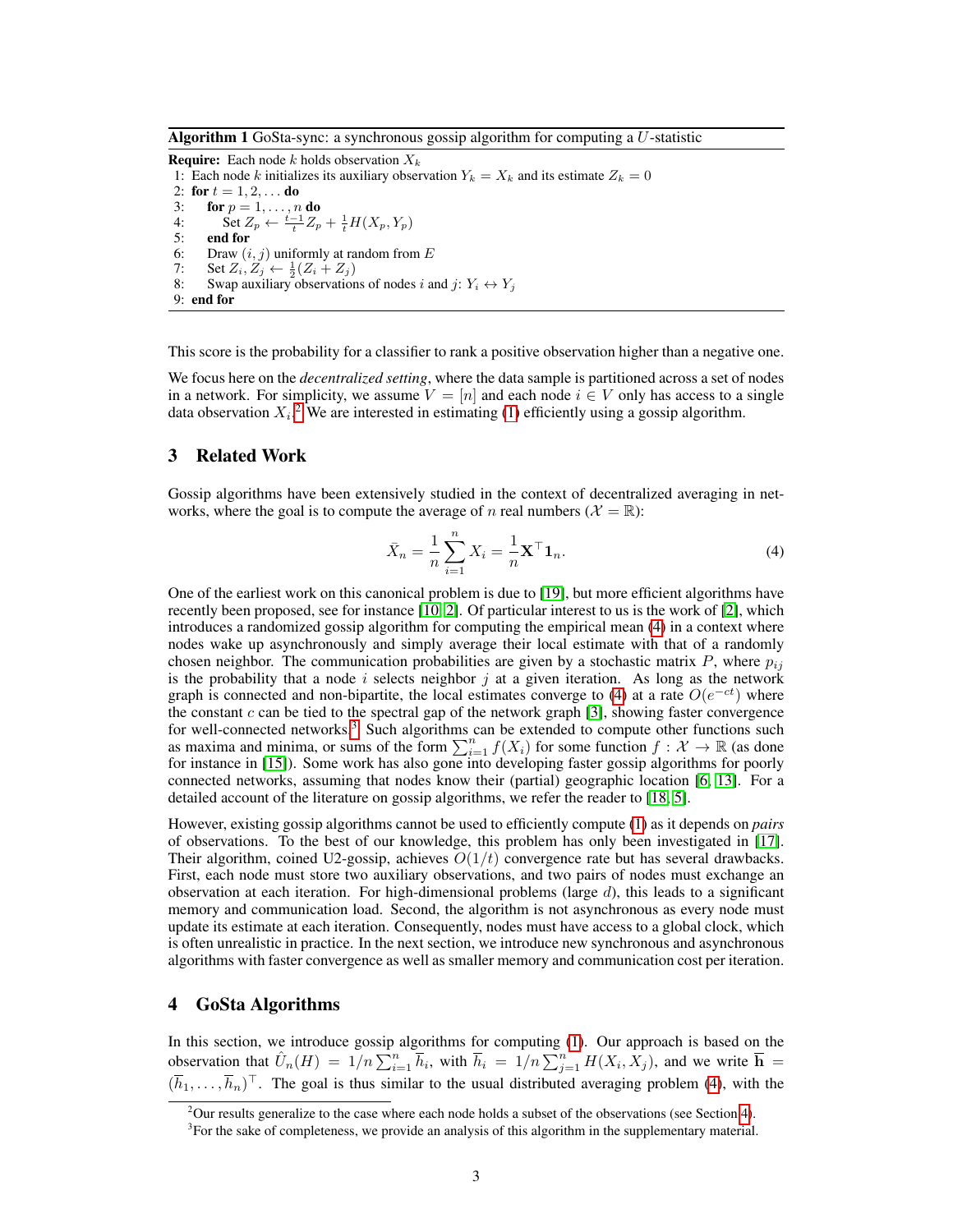

Figure 1: Comparison of original network and "phantom network".

key difference that each local value  $h_i$  is itself an average depending on the entire data sample. Consequently, our algorithms will combine two steps at each iteration: a data propagation step to allow each node  $i$  to estimate  $h_i$ , and an averaging step to ensure convergence to the desired value  $\hat{U}_n(H)$ . We first present the algorithm and its analysis for the (simpler) synchronous setting in Section 4.1, before introducing an asynchronous version (Section 4.2).

#### 4.1 Synchronous Setting

In the synchronous setting, we assume that the nodes have access to a global clock so that they can all update their estimate at each time instance. We stress that the nodes need not to be aware of the global network topology as they will only interact with their direct neighbors in the graph.

Let us denote by  $Z_k(t)$  the (local) estimate of  $\hat{U}_n(H)$  by node k at iteration t. In order to propagate data across the network, each node k maintains an auxiliary observation  $Y_k$ , initialized to  $X_k$ . Our algorithm, coined GoSta, goes as follows. At each iteration, each node  $k$  updates its local estimate by taking the running average of  $Z_k(t)$  and  $H(X_k, Y_k)$ . Then, an edge of the network is drawn uniformly at random, and the corresponding pair of nodes average their local estimates and swap their auxiliary observations. The observations are thus each performing a random walk (albeit coupled) on the network graph. The full procedure is described in Algorithm 1.

In order to prove the convergence of Algorithm 1, we consider an equivalent reformulation of the problem which allows us to model the data propagation and the averaging steps separately. Specifically, for each  $k \in V$ , we define a phantom  $G_k = (V_k, E_k)$  of the original network G, with  $V_k = \{v_i^k; 1 \le i \le n\}$  and  $E_k = \{(v_i^k, v_j^k); (i, j) \in E\}$ . We then create a new graph  $\tilde{G} = (\tilde{V}, \tilde{E})$ where each node  $k \in V$  is connected to its counterpart  $v_k^k \in V_k$ :

$$
\left\{ \begin{array}{rcl} \tilde{V} & = & V \cup (\cup_{k=1}^n V_k) \\ \tilde{E} & = & E \cup (\cup_{k=1}^n E_k) \cup \{(k,v_k^k); k \in V\} \end{array} \right.
$$

The construction of  $\tilde{G}$  is illustrated in Figure 1. In this new graph, the nodes V from the original network will hold the estimates  $Z_1(t), \ldots, Z_n(t)$  as described above. The role of each  $G_k$  is to simulate the data propagation in the original graph G. For  $i \in [n]$ ,  $v_i^k \in V^k$  initially holds the value  $H(X_k, X_i)$ . At each iteration, we draw a random edge  $(i, j)$  of G and nodes  $v_i^k$  and  $v_j^k$  swap their value for all  $k \in [n]$ . To update its estimate, each node k will use the current value at  $v_k^k$ .

We can now represent the system state at iteration t by a vector  $S(t) = (S_1(t)^{\top}, S_2(t)^{\top})^{\top} \in$  $\mathbb{R}^{n+n^2}$ . The first n coefficients,  $\mathbf{S}_1(t)$ , are associated with nodes in V and correspond to the estimate vector  $\mathbf{Z}(t) = [Z_1(t), \dots, Z_n(t)]^\top$ . The last  $n^2$  coefficients,  $\mathbf{S}_2(t)$ , are associated with nodes in  $(V_k)_{1\leq k\leq n}$  and represent the data propagation in the network. Their initial value is set to  $\mathbf{S}_2(0)$  =  $(e_1^\top \mathbf{H}, \dots, e_n^\top \mathbf{H})$  so that for any  $(k, l) \in [n]^2$ , node  $v_l^k$  initially stores the value  $H(X_k, X_l)$ .

**Remark 1.** The "phantom network"  $\tilde{G}$  is of size  $O(n^2)$ , but we stress the fact that it is used solely as a tool for the convergence analysis: Algorithm 1 operates on the original graph G.

The transition matrix of this system accounts for three events: the *averaging step* (the action of G on itself), the *data propagation* (the action of  $G_k$  on itself for all  $k \in V$ ) and the *estimate update*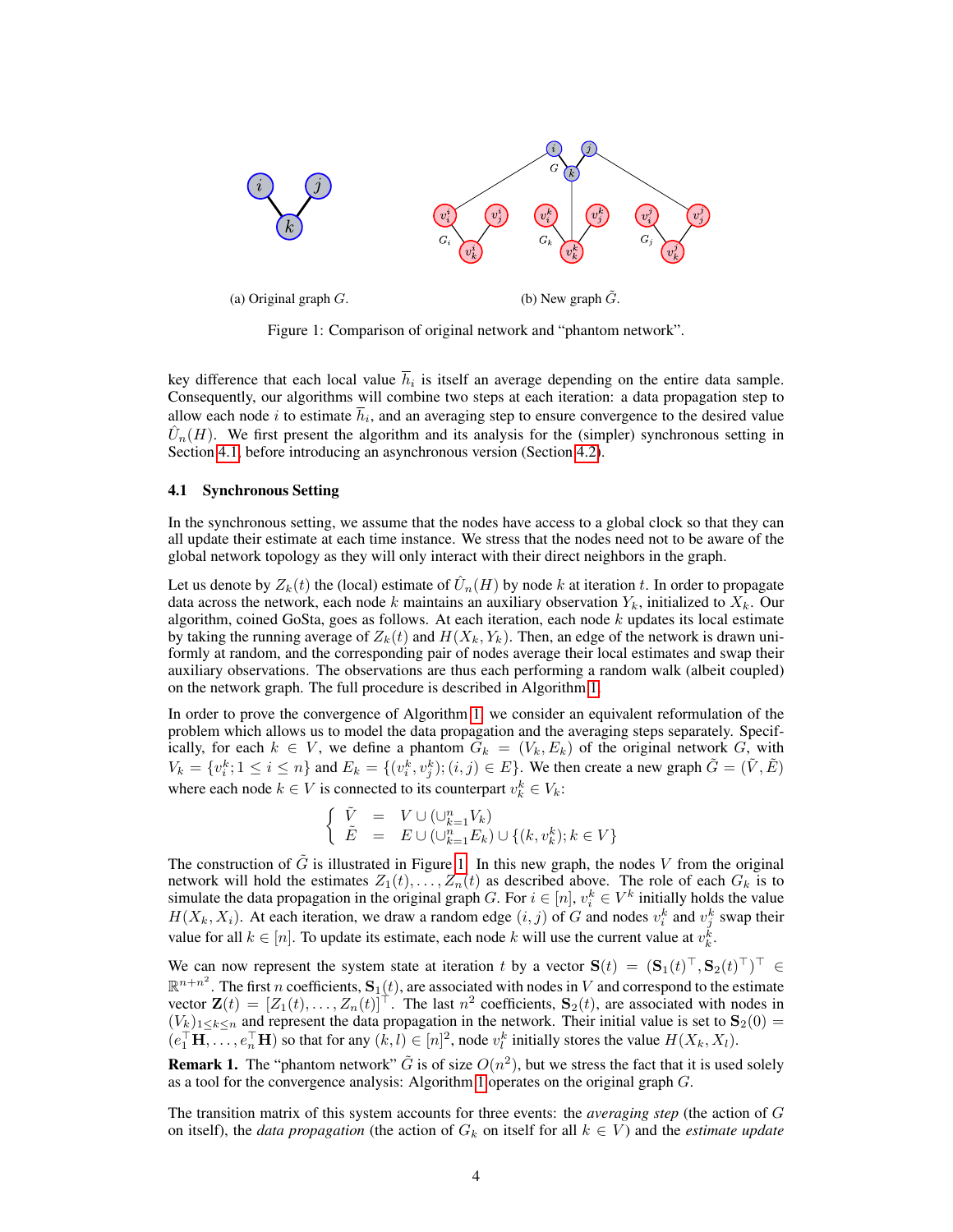(the action of  $G_k$  on node k for all  $k \in V$ ). At a given step  $t > 0$ , we are interested in characterizing the transition matrix  $M(t)$  such that  $\mathbb{E}[\mathbf{S}(t+1)] = M(t)\mathbb{E}[\mathbf{S}(t)]$ . For the sake of clarity, we write  $M(t)$  as an upper block-triangular  $(n + n^2) \times (n + n^2)$  matrix:

$$
M(t) = \begin{pmatrix} M_1(t) & M_2(t) \\ 0 & M_3(t) \end{pmatrix},
$$
\n(5)

with  $M_1(t) \in \mathbb{R}^{n \times n}$ ,  $M_2(t) \in \mathbb{R}^{n \times n^2}$  and  $M_3(t) \in \mathbb{R}^{n^2 \times n^2}$ . The bottom left part is necessarily 0, because G does not influence any  $G_k$ . The upper left  $M_1(t)$  block corresponds to the averaging step; therefore, for any  $t > 0$ , we have:

$$
M_1(t) = \frac{t-1}{t} \cdot \frac{1}{|E|} \sum_{(i,j) \in E} \left( I_n - \frac{1}{2} (e_i - e_j)(e_i - e_j)^\top \right) = \frac{t-1}{t} W_2(G),
$$

where for any  $\alpha > 1$ ,  $W_{\alpha}(G)$  is defined by:

$$
W_{\alpha}(G) = \frac{1}{|E|} \sum_{(i,j)\in E} \left( I_n - \frac{1}{\alpha} (e_i - e_j)(e_i - e_j)^\top \right) = I_n - \frac{2}{\alpha |E|} L(G). \tag{6}
$$

Furthermore,  $M_2(t)$  and  $M_3(t)$  are defined as follows:

$$
M_2(t) = \frac{1}{t} \underbrace{\begin{pmatrix} e_1^{\top} & 0 & \cdots & 0 \\ 0 & \ddots & & \vdots \\ \vdots & & \ddots & 0 \\ 0 & \cdots & 0 & e_n^{\top} \end{pmatrix}}_{B} \text{ and } M_3(t) = \underbrace{\begin{pmatrix} W_1(G) & 0 & \cdots & 0 \\ 0 & \ddots & & \vdots \\ \vdots & & \ddots & \vdots \\ 0 & \cdots & 0 & W_1(G) \end{pmatrix}}_{C},
$$

where  $M_2(t)$  is a block diagonal matrix corresponding to the observations being propagated, and  $M_3(t)$  represents the estimate update for each node k. Note that  $M_3(t) = W_1(G) \otimes I_n$  where  $\otimes$  is the Kronecker product.

We can now describe the expected state evolution. At iteration  $t = 0$ , one has:

$$
\mathbb{E}[S(1)] = M(1)\mathbb{E}[S(0)] = M(1)S(0) = \begin{pmatrix} 0 & B \\ 0 & C \end{pmatrix} \begin{pmatrix} 0 \\ \mathbf{S}_2(0) \end{pmatrix} = \begin{pmatrix} B\mathbf{S}_2(0) \\ C\mathbf{S}_2(0) \end{pmatrix}.
$$
 (7)

Using recursion, we can write:

$$
\mathbb{E}[\mathbf{S}(t)] = M(t)M(t-1)\dots M(1)\mathbf{S}(0) = \begin{pmatrix} \frac{1}{t} \sum_{s=1}^{t} W_2(G)^{t-s} BC^{s-1} \mathbf{S}_2(0) \\ C^t \mathbf{S}_2(0) \end{pmatrix}.
$$
 (8)

Therefore, in order to prove the convergence of Algorithm 1, one needs to show that  $\lim_{t\to+\infty}\frac{1}{t}\sum_{s=1}^tW_2(G)^{t-s}BC^{s-1}\mathbf{S}_2(0)=\hat{U}_n(H)\mathbf{1}_n$ . We state this precisely in the next theorem.

**Theorem 1.** Let G be a connected and non-bipartite graph with n nodes,  $X \in \mathbb{R}^{n \times d}$  a design *matrix and*  $(\mathbf{Z}(t))$  *the sequence of estimates generated by Algorithm 1. For all*  $k \in [n]$ *, we have:* 

$$
\lim_{\substack{t \to +\infty}} \mathbb{E}[Z_k(t)] = \frac{1}{n^2} \sum_{1 \le i,j \le n} H(X_i, X_j) = \hat{U}_n(H). \tag{9}
$$

 $\mathbf{r}$  pt  $\mathbf{r}$  is the property of  $\mathbf{r}$ 

*Moreover, for any*  $t > 0$ *,* 

$$
\left\|\mathbb{E}[\mathbf{Z}(t)] - \hat{U}_n(H)\mathbf{1}_n\right\| \leq \frac{1}{ct} \left\|\overline{\mathbf{h}} - \hat{U}_n(H)\mathbf{1}_n\right\| + \left(\frac{2}{ct} + e^{-ct}\right) \left\|\mathbf{H} - \overline{\mathbf{h}}\mathbf{1}_n^{\top}\right\|,
$$

*where*  $c = c(G) := 1 - \lambda_2(2)$  *and*  $\lambda_2(2)$  *is the second largest eigenvalue of*  $W_2(G)$ *.* 

*Proof.* See supplementary material.

 $\Box$ 

Theorem 1 shows that the local estimates generated by Algorithm 1 converge to  $\hat{U}_n(H)$  at a rate  $O(1/t)$ . Furthermore, the constants reveal the rate dependency on the particular problem instance. Indeed, the two norm terms are *data-dependent* and quantify the difficulty of the estimation problem itself through a dispersion measure. In contrast,  $c(G)$  is a *network-dependent* term since  $1-\lambda_2(2)$  =  $\beta_{n-1}/|E|$ , where  $\beta_{n-1}$  is the second smallest eigenvalue of the graph Laplacian  $L(G)$  (see Lemma 1) in the supplementary material). The value  $\beta_{n-1}$  is also known as the spectral gap of G and graphs with a larger spectral gap typically have better connectivity [3]. This will be illustrated in Section 5.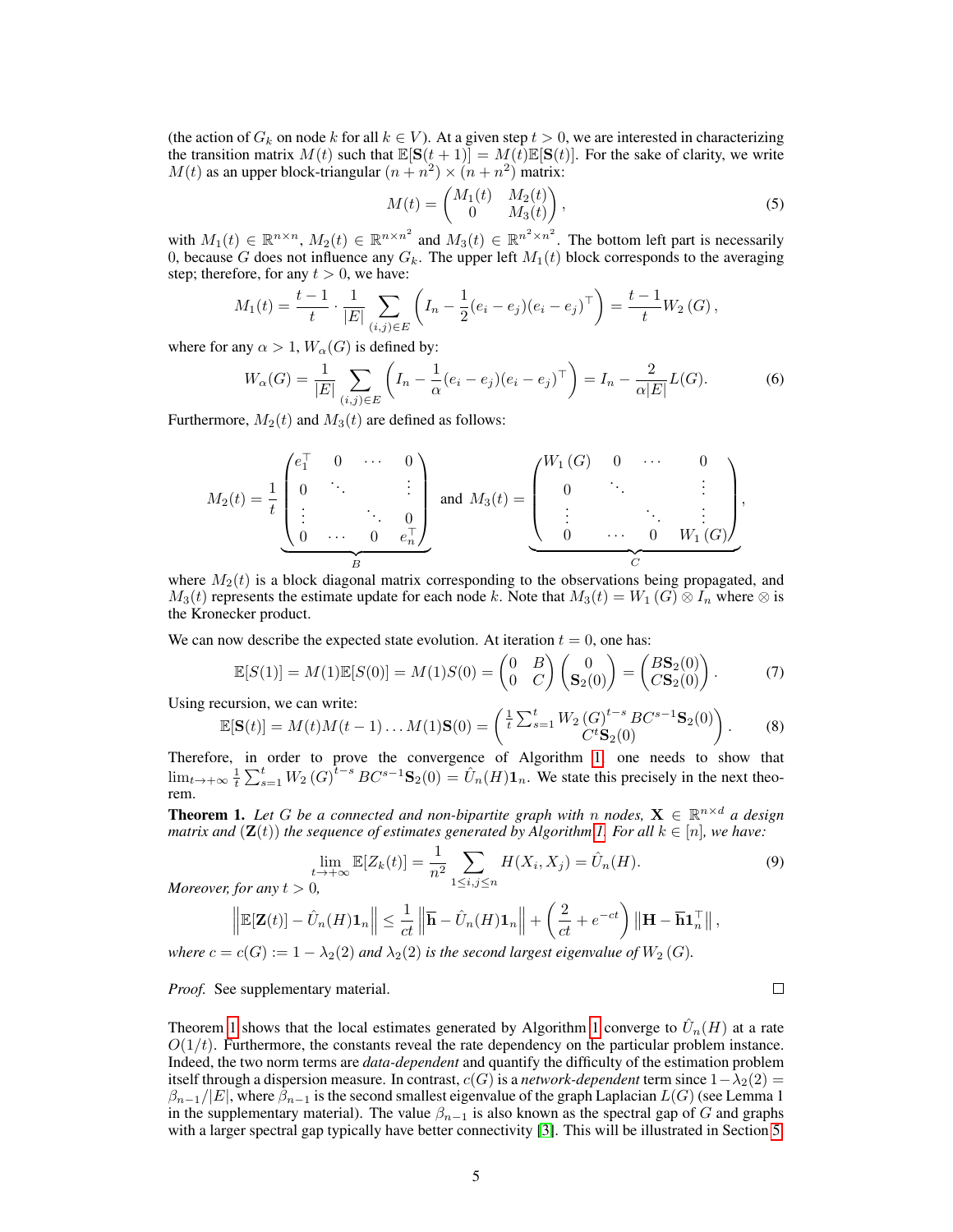Algorithm 2 GoSta-async: an asynchronous gossip algorithm for computing a U-statistic

**Require:** Each node k holds observation  $X_k$  and  $p_k = 2d_k/|E|$ 1: Each node k initializes  $Y_k = X_k$ ,  $Z_k = 0$  and  $m_k = 0$ 2: for  $t = 1, 2, ...$  do 3: Draw  $(i, j)$  uniformly at random from  $E$ 4: Set  $m_i \leftarrow m_i + 1/p_i$  and  $m_j \leftarrow m_j + 1/p_j$ <br>5: Set  $Z_i, Z_j \leftarrow \frac{1}{2}(Z_i + Z_j)$ 5: Set  $Z_i, Z_j \leftarrow \frac{1}{2}(Z_i + Z_j)$ 6: Set  $Z_i \leftarrow (1 - \frac{1}{p_i m_i}) Z_i + \frac{1}{p_i m_i} H(X_i, Y_i)$ 7: Set  $Z_j \leftarrow (1 - \frac{1}{p_j m_j}) Z_j + \frac{1}{p_j m_j} H(X_j, Y_j)$ 

8: Swap auxiliary observations of nodes i and j:  $Y_i \leftrightarrow Y_j$ 

9: end for

**Comparison to U2-gossip.** To estimate  $\hat{U}_n(H)$ , U2-gossip [17] does not use averaging. Instead, each node k requires two auxiliary observations  $Y_k^{(1)}$  $Y_k^{(1)}$  and  $Y_k^{(2)}$  which are both initialized to  $X_k$ . At each iteration, each node k updates its local estimate by taking the running average of  $Z_k$  and  $H(Y_k^{(1)}$  $k_k^{(1)}, Y_k^{(2)}$ ). Then, two random edges are selected: the nodes connected by the first (resp. second) edge swap their first (resp. second) auxiliary observations. A precise statement of the algorithm is provided in the supplementary material. U2-gossip has several drawbacks compared to GoSta: it requires initiating communication between two pairs of nodes at each iteration, and the amount of communication and memory required is higher (especially when data is high-dimensional). Furthermore, applying our convergence analysis to U2-gossip, we obtain the following refined rate:<sup>4</sup>

$$
\left\| \mathbb{E}[\mathbf{Z}(t)] - \hat{U}_n(H) \mathbf{1}_n \right\| \le \frac{\sqrt{n}}{t} \left( \frac{2}{1 - \lambda_2(1)} \left\| \overline{\mathbf{h}} - \hat{U}_n(H) \mathbf{1}_n \right\| + \frac{1}{1 - \lambda_2(1)^2} \left\| \mathbf{H} - \overline{\mathbf{h}} \mathbf{1}_n^{\top} \right\| \right), \tag{10}
$$

where  $1 - \lambda_2(1) = 2(1 - \lambda_2(2)) = 2c(G)$  and  $\lambda_2(1)$  is the second largest eigenvalue of  $W_1(G)$ . The advantage of propagating two observations in U2-gossip is seen in the  $1/(1 - \lambda_2(1)^2)$  term, The advantage of propagating two observations in U2-gossip is seen in the  $1/(1 - \lambda_2(1)^2)$  term,<br>however the absence of averaging leads to an overall  $\sqrt{n}$  factor. Intuitively, this is because nodes do not benefit from each other's estimates. In practice,  $\lambda_2(2)$  and  $\lambda_2(1)$  are close to 1 for reasonablysized networks (for instance,  $\lambda_2(2) = 1 - 1/n$  for the complete graph), so the square term does sized networks (for instance,  $\lambda_2(2) = 1 - 1/n$  for the complete graph), so the square term does not provide much gain and the  $\sqrt{n}$  factor dominates in (10). We thus expect U2-gossip to converge slower than GoSta, which is confirmed by the numerical results presented in Section 5.

#### 4.2 Asynchronous Setting

In practical settings, nodes may not have access to a global clock to synchronize the updates. In this section, we remove the global clock assumption and propose a fully asynchronous algorithm where each node has a local clock, ticking at a rate 1 Poisson process. Yet, local clocks are i.i.d. so one can use an equivalent model with a global clock ticking at a rate  $n$  Poisson process and a random edge draw at each iteration, as in synchronous setting (one may refer to [2] for more details on clock modeling). However, at a given iteration, the estimate update step now only involves the selected pair of nodes. Therefore, the nodes need to maintain an estimate of the current iteration number to ensure convergence to an unbiased estimate of  $\hat{U}_n(H)$ . Hence for all  $k \in [n]$ , let  $p_k \in [0,1]$  denote the probability of node  $k$  being picked at any iteration. With our assumption that nodes activate with a uniform distribution over E,  $p_k = 2d_k/|E|$ . Moreover, the number of times a node k has been selected at a given iteration  $t > 0$  follows a binomial distribution with parameters t and  $p_k$ . Let us define  $m_k(t)$  such that  $m_k(0) = 0$  and for  $t > 0$ :

$$
m_k(t) = \begin{cases} m_k(t-1) + \frac{1}{p_k} & \text{if } k \text{ is picked at iteration t,} \\ m_k(t-1) & \text{otherwise.} \end{cases}
$$
(11)

For any  $k \in [n]$  and any  $t > 0$ , one has  $\mathbb{E}[m_k(t)] = t \times p_k \times 1/p_k = t$ . Therefore, given that every node knows its degree and the total number of edges in the network, the iteration estimates are unbiased. We can now give an asynchronous version of GoSta, as stated in Algorithm 2.

To show that local estimates converge to  $\hat{U}_n(H)$ , we use a similar model as in the synchronous setting. The time dependency of the transition matrix is more complex ; so is the upper bound.

<sup>&</sup>lt;sup>4</sup>The proof can be found in the supplementary material.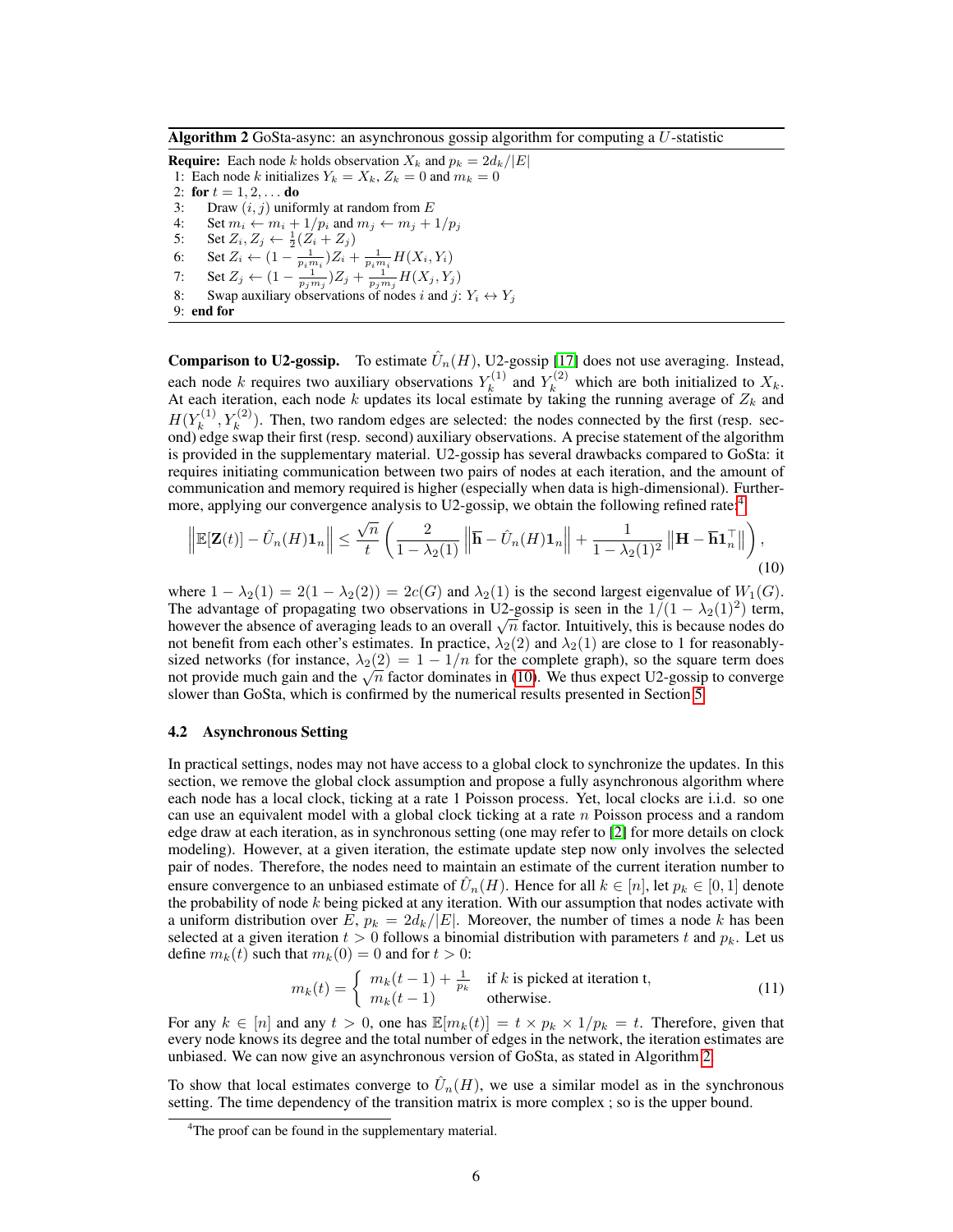| Dataset                     | Complete graph       | Watts-Strogatz       | 2d-grid graph        |
|-----------------------------|----------------------|----------------------|----------------------|
| Wine Quality ( $n = 1599$ ) | $6.26 \cdot 10^{-4}$ | $2.72 \cdot 10^{-5}$ | $3.66 \cdot 10^{-6}$ |
| SVMguide3 ( $n = 1260$ )    | $7.94 \cdot 10^{-4}$ | $5.49 \cdot 10^{-5}$ | $6.03 \cdot 10^{-6}$ |

Table 1: Value of  $1 - \lambda_2(2)$  for each network.

**Theorem 2.** Let G be a connected and non bipartite graph with n nodes,  $X \in \mathbb{R}^{n \times d}$  a design *matrix and*  $(\mathbf{Z}(t))$  *the sequence of estimates generated by Algorithm* 2. *For all*  $k \in [n]$ *, we have:* 

$$
\lim_{t \to +\infty} \mathbb{E}[Z_k(t)] = \frac{1}{n^2} \sum_{1 \le i,j \le n} H(X_i, X_j) = \hat{U}_n(H). \tag{12}
$$

*Moreover, there exists a constant*  $c'(G) > 0$  *such that, for any*  $t > 1$ *,* 

$$
\left\| \mathbb{E}[\mathbf{Z}(t)] - \hat{U}_n(H)\mathbf{1}_n \right\| \le c'(G) \cdot \frac{\log t}{t} \|\mathbf{H}\|.
$$
 (13)

*Proof.* See supplementary material.

Remark 2. Our methods can be extended to the situation where nodes contain multiple observations: when drawn, a node will pick a random auxiliary observation to swap. Similar convergence results are achieved by splitting each node into a set of nodes, each containing only one observation and new edges weighted judiciously.

## 5 Experiments

In this section, we present two applications on real datasets: the decentralized estimation of the Area Under the ROC Curve (AUC) and of the within-cluster point scatter. We compare the performance of our algorithms to that of U2-gossip [17] — see supplementary material for additional comparisons to some baseline methods. We perform our simulations on the three types of network described below (corresponding values of  $1 - \lambda_2(2)$  are shown in Table 1).

• *Complete graph:* This is the case where all nodes are connected to each other. It is the ideal situation in our framework, since any pair of nodes can communicate directly. For a complete graph G of size  $n > 0$ ,  $1 - \lambda_2(2) = 1/n$ , see [1, Ch.9] or [3, Ch.1] for details.

• *Two-dimensional grid:* Here, nodes are located on a 2D grid, and each node is connected to its four neighbors on the grid. This network offers a regular graph with isotropic communication, but four neignbors on the grid. This network offers a regular graph with isotropic commits diameter  $(\sqrt{n})$  is quite high, especially in comparison to usual scale-free networks.

• *Watts-Strogatz:* This random network generation technique is introduced in [20] and allows us to create networks with various communication properties. It relies on two parameters: the average degree of the network  $k$  and a rewiring probability  $p$ . In expectation, the higher the rewiring probability, the better the connectivity of the network. Here, we use  $k = 5$  and  $p = 0.3$  to achieve a connectivity compromise between the complete graph and the two-dimensional grid.

AUC measure. We first focus on the AUC measure of a linear classifier  $\theta$  as defined in (3). We use the SMV guide3 binary classification dataset which contains  $n = 1260$  points in  $d = 23$  dimensions.<sup>5</sup> We set  $\theta$  to the difference between the class means. For each generated network, we perform 50 runs of GoSta-sync (Algorithm 1) and U2-gossip. The top row of Figure 2 shows the evolution over time of the average relative error and the associated standard deviation *across nodes* for both algorithms on each type of network. On average, GoSta-sync outperforms U2-gossip on every network. The variance of the estimates across nodes is also lower due to the averaging step. Interestingly, the performance gap between the two algorithms is greatly increasing early on, presumably because the exponential term in the convergence bound of GoSta-sync is significant in the first steps.

Within-cluster point scatter. We then turn to the within-cluster point scatter defined in (2). We use the Wine Quality dataset which contains  $n = 1599$  points in  $d = 12$  dimensions, with a total of  $K =$ 11 classes.<sup>6</sup> We focus on the partition  $P$  associated to class centroids and run the aforementioned

 $\Box$ 

<sup>5</sup>This dataset is available at <http://mldata.org/repository/data/viewslug/svmguide3/> <sup>6</sup>This dataset is available at <https://archive.ics.uci.edu/ml/datasets/Wine>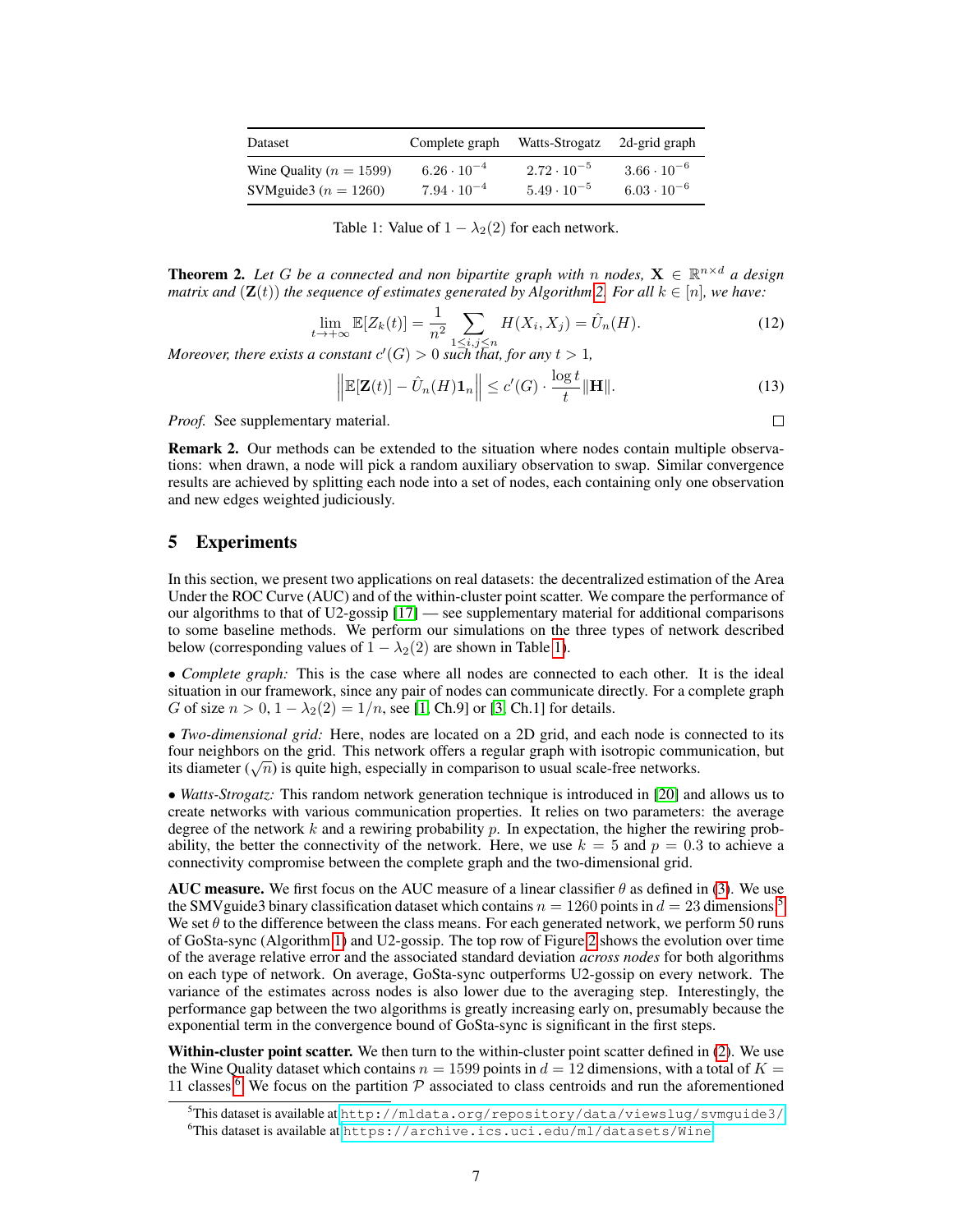

Figure 2: Evolution of the average relative error (solid line) and its standard deviation (filled area) with the number of iterations for U2-gossip (red) and Algorithm 1 (blue) on the SVMguide3 dataset (top row) and the Wine Quality dataset (bottom row).



Figure 3: Panel (a) shows the average number of iterations needed to reach an relative error below 0.2, for several network sizes  $n \in [50, 1599]$ . Panel (b) compares the relative error (solid line) and its standard deviation (filled area) of synchronous (blue) and asynchronous (red) versions of GoSta.

methods 50 times. The results are shown in the bottom row of Figure 2. As in the case of AUC, GoSta-sync achieves better perfomance on all types of networks, both in terms of average error and variance. In Figure 3a, we show the average time needed to reach a 0.2 relative error on a complete graph ranging from  $n = 50$  to  $n = 1599$ . As predicted by our analysis, the performance gap widens in favor of GoSta as the size of the graph increases. Finally, we compare the performance of GoSta-sync and GoSta-async (Algorithm 2) in Figure 3b. Despite the slightly worse theoretical convergence rate for GoSta-async, both algorithms have comparable performance in practice.

## 6 Conclusion

We have introduced new synchronous and asynchronous randomized gossip algorithms to compute statistics that depend on pairs of observations (U-statistics). We have proved the convergence rate in both settings, and numerical experiments confirm the practical interest of the proposed algorithms. In future work, we plan to investigate whether adaptive communication schemes (such as those of [6, 13]) can be used to speed-up our algorithms. Our contribution could also be used as a building block for decentralized *optimization* of U-statistics, extending for instance the approaches of [7, 16].

Acknowledgements This work was supported by the chair Machine Learning for Big Data of Télécom ParisTech, and was conducted when A. Bellet was affiliated with Télécom ParisTech.